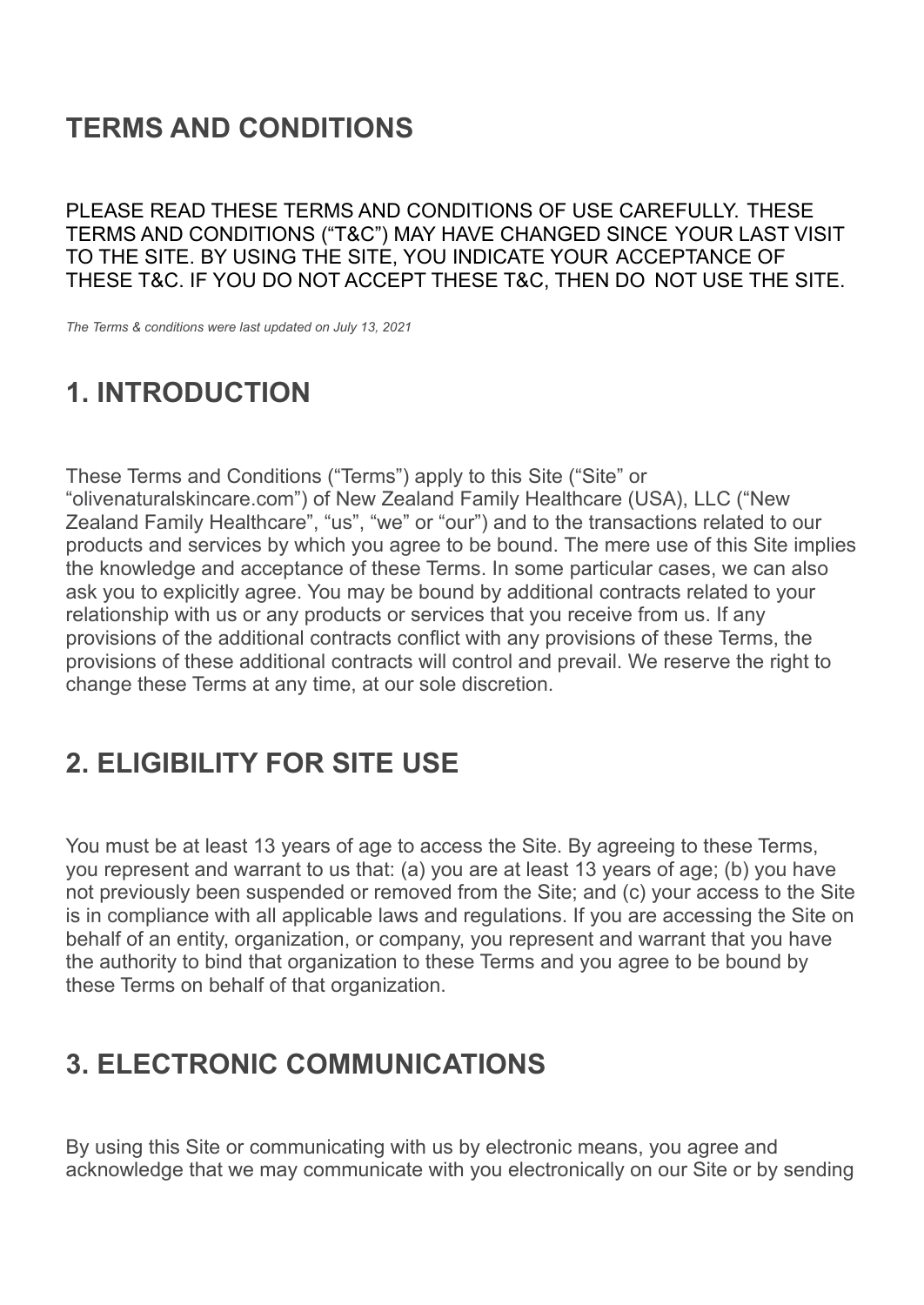an email to you, and you agree that all agreements, notices, disclosures, and other communications that we provide to you electronically satisfy any legal requirement, including but not limited to the requirement that such communications should be in writing. This consent is effective until you withdraw it. You may withdraw your consent to electronic communication and delivery of documents or update your contact information at any time by contacting us through our contact page [here](https://olivenaturalskincare.dev/contact/).

# **4. INTELLECTUAL PROPERTY**

We or our licensors own and control all of the patent, trade secret, trademark, service mark, copyright and other intellectual property rights related to our brand, name, or products (other than the right to incorporate or use the products purchased by you from us or as otherwise set forth in these Terms), and in the Site and the data, information, and other resources displayed by or accessible within the Site ("Intellectual Property").

Unless specific content dictates otherwise, you are not granted a license or any other right to our Intellectual Property rights. This means that you will not use, copy, reproduce, perform, display, distribute, embed into any electronic medium, alter, reverse engineer, decompile, transfer, download, transmit, monetize, sell, market, or commercialize any resources on this Site in any form, without our prior written permission, except and only insofar as otherwise stipulated in regulations of mandatory law (such as the right to quote).

### **5. NEWSLETTER**

Notwithstanding the foregoing, you may forward our newsletter in the electronic form to others who may be interested in visiting our Site

# **6. THIRD-PARTY PROPERTY**

Our Site may include hyperlinks or other references to other party's websites that are not owned or controlled by us. We do not monitor or review the content of other party's websites which are linked to from this website. Products or services offered by other websites shall be subject to the applicable terms and conditions of those third parties. Opinions expressed or material appearing on those websites are not necessarily shared or endorsed by us.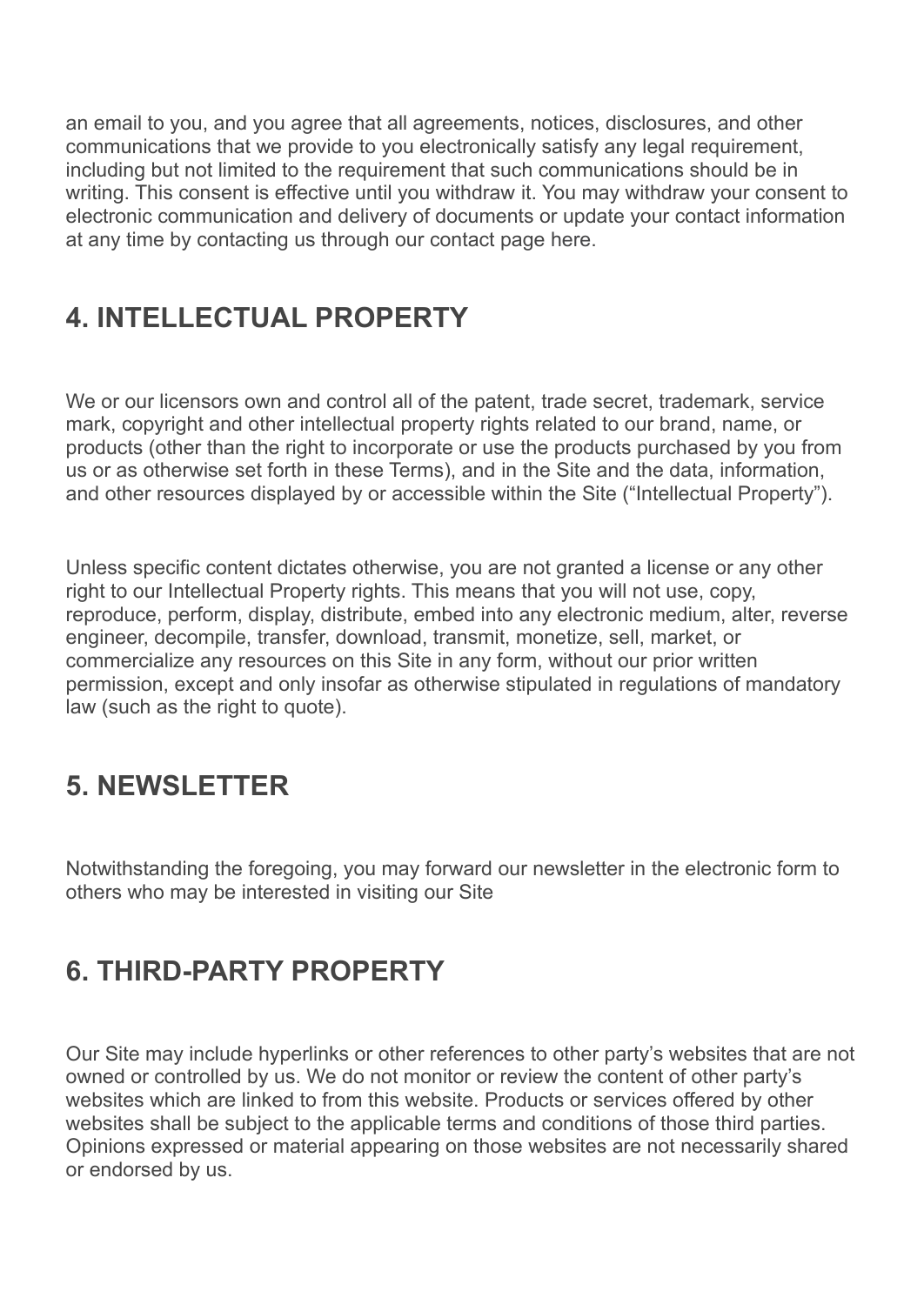We will not be responsible for any privacy practices or content of these sites. You bear all risks associated with the use of these websites and any related third-party services. You further acknowledge and agree that New Zealand Family Healthcare shall not be responsible or liable, directly or indirectly, for any damage or loss caused or alleged to be caused by or in connection with use of or reliance on any such content, goods or services available on or through any such websites or services. We will not accept any responsibility for any loss or damage in whatever manner, however caused, resulting from your disclosure to third parties of personal information. We strongly advise you to read the terms and conditions and privacy policies of any third-party websites or services that you visit.

#### **7. RESPONSIBLE USE**

By visiting our Site, you agree to use it only for the purposes intended and as permitted by these Terms, any additional contracts with us, and applicable laws, regulations, and generally accepted online practices and industry guidelines. You must not use our Site or services to use, publish or distribute any material which consists of (or is linked to) malicious computer software; use data collected from our Site for any direct marketing activity, or conduct any systematic or automated data collection activities on or in relation to our Site.

Engaging in any activity that causes, or may cause, damage to the Site or that interferes with the performance, availability, or accessibility of the Site is strictly prohibited.

Additionally. when you purchase our products from our Site, you may create an account as part of the checkout process ("Account"). You represent and warrant that the information you provide to us is accurate and that you will keep it accurate and up-to-date at all times. You are responsible for maintaining the confidentiality of your password and restricting access to your password and Account. Additionally, you agree to accept responsibility for all purchases and activities that occur under your Account.

### **8. REFUND AND RETURN POLICY**

You may request a refund by submitting a Return Form by email at admin@olivenaturalskincare.com or contacting our customer service at admin@olivenaturalskincare.com.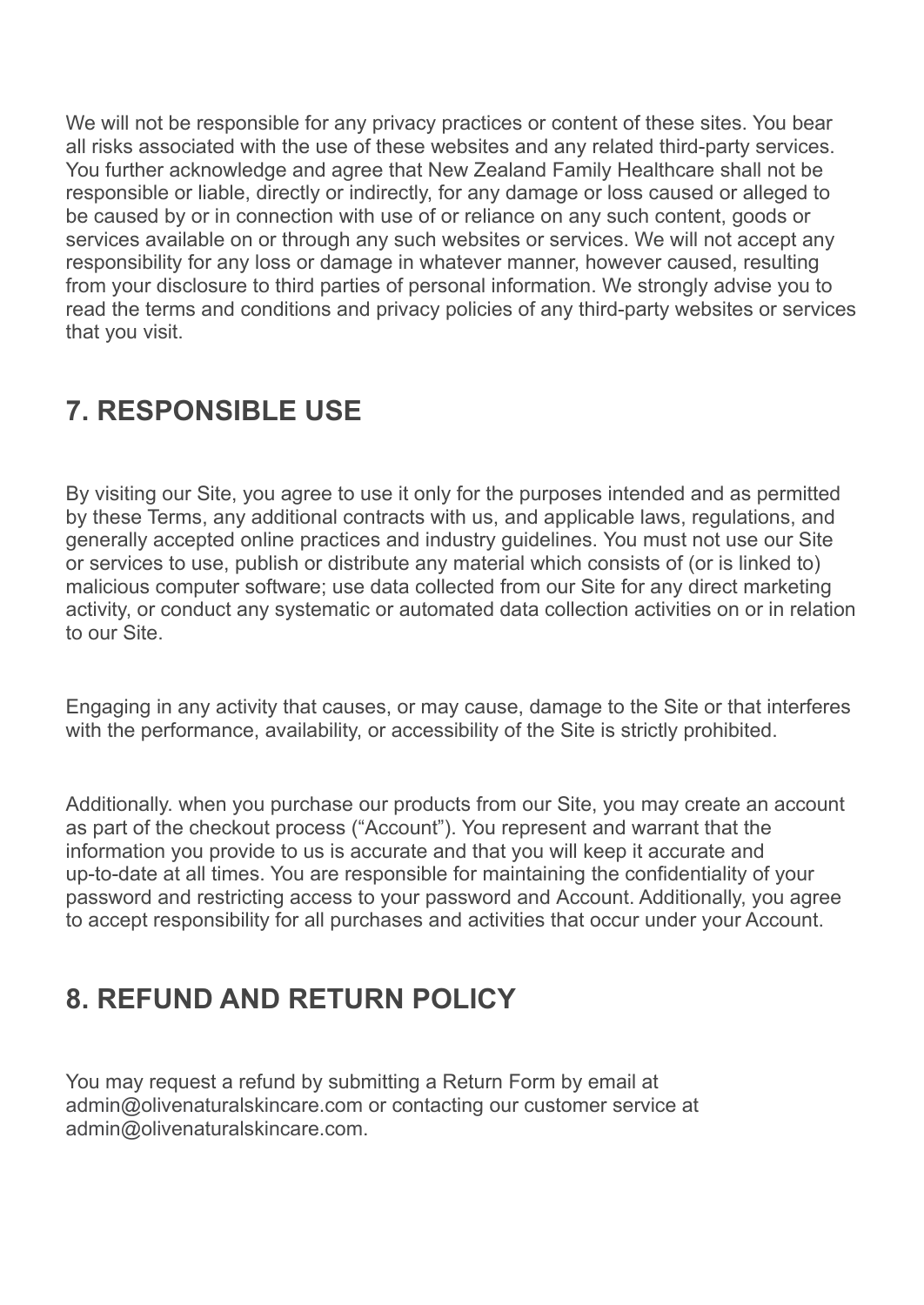The return period will expire after fourteen (14) days from the day on which you acquire, or a third-party other than the carrier and indicated by you acquires, physical possession of the product(s) ("Return Period"). You must submit the Return Form or contact our customer service to request a refund before the Return Period has expired.

Please note that there are some legal exceptions to this Refund and Return Policy, and some items can therefore not be returned or exchanged. We will let you know if this applies in your particular case.

If we accept your return, you must send back the product(s) or hand them over to us or a person authorized by us to receive the goods, without undue delay and in any event not later than fourteen (14) days from the day on which we accepted your return in writing ("Acceptance Period"). You will have to bear the direct cost of returning the product(s).

We will refund you all payments received from you, including the costs of delivery (with the exception of the supplementary costs resulting from your choice of a type of delivery other than the least expensive type of standard delivery offered by us), without undue delay and in any event not later than fourteen (14) days from the day on which we received your return ("Refund Period"). We will issue such refund within the Refund Period using the same means of payment as you used for the initial transaction unless you have expressly agreed otherwise.

We may withhold the refund until we have received the product(s) back or you have supplied evidence of having sent back the product(s), whichever occurs earlier.

### **9. IDEA SUBMISSION**

Do not submit any ideas, inventions, works of authorship, or other information ("Content") that can be considered your own intellectual property that you would like to present to us unless we have first signed an agreement regarding the Content or a non-disclosure agreement. If you disclose such Content to us absent such written agreement, you grant to us a worldwide, irrevocable, non-exclusive, royalty-free license to use, reproduce, store, adapt, publish, translate and distribute your Content in any existing or future media.

#### **10. TERMINATION OF USE**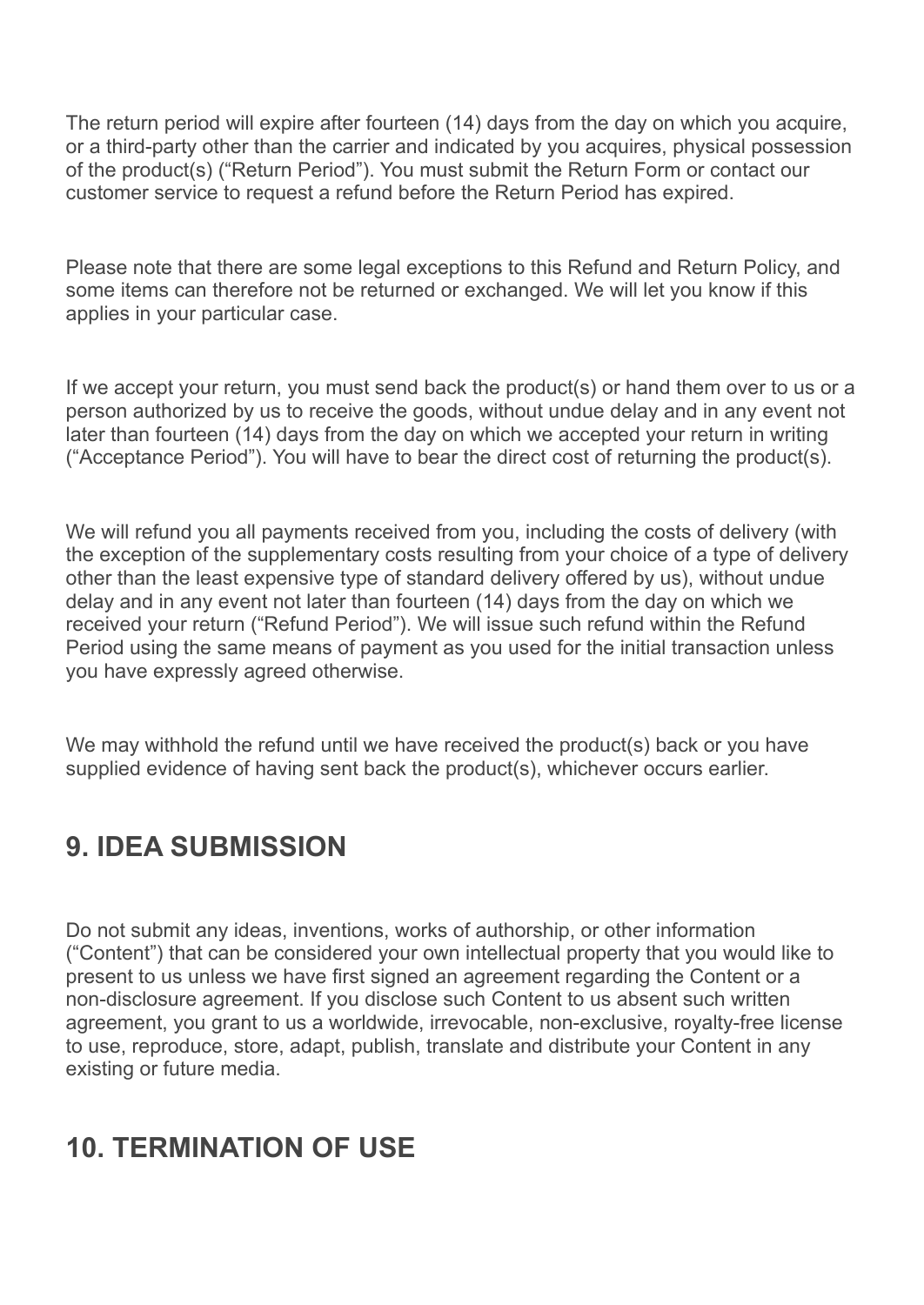We may, in our sole discretion, at any time modify or discontinue access to, temporarily or permanently, the Site or any Service thereon, with or without notice. You agree that we will not be liable to you or any third party for any such modification, suspension or discontinuance of your access to, or use of, the Site or any Content that you may have shared on the Site. You will not be entitled to any compensation or other payment, even if certain features, settings, and/or any Content you have contributed or have come to rely on, are permanently lost. You must not circumvent or bypass, or attempt to circumvent or bypass, any access restriction measures on our Site.

Without limiting the foregoing, you understand and agree that in any termination or suspension of your Account or the Site, you will not have access to any data or content posted to the Site or otherwise contained in the Site, and we will have no responsibility to provide you access to such data or content. You may terminate your Account at any time by contacting us through our contact page [here](https://olivenaturalskincare.dev/contact/).

### **11. WARRANTIES AND LIABILITY**

Nothing in this section will limit or exclude any warranty implied by law that it would be unlawful to limit or to exclude. This Site and all content on the Site are provided on an "as is" and "as available" basis and may include inaccuracies or typographical errors. We expressly disclaim all warranties of any kind, whether express or implied, as to the availability, accuracy, or completeness of the content. We make no warranty that:

- this Site or our products or services will meet your requirements;
- this Site will be available on an uninterrupted, timely, secure, or error-free basis;
- the quality of any product or service purchased or obtained by you through this Site will meet your expectations.

Nothing on this Site constitutes or is meant to constitute, legal, financial or medical advice of any kind. If you require advice you should consult an appropriate professional.

The following provisions of this section will apply to the maximum extent permitted by applicable law and will not limit or exclude our liability in respect of any matter which it would be unlawful or illegal for us to limit or to exclude our liability. In no event will we be liable for any direct or indirect damages (including any damages for loss of profits or revenue, loss or corruption of data, software or database, or loss of or harm to property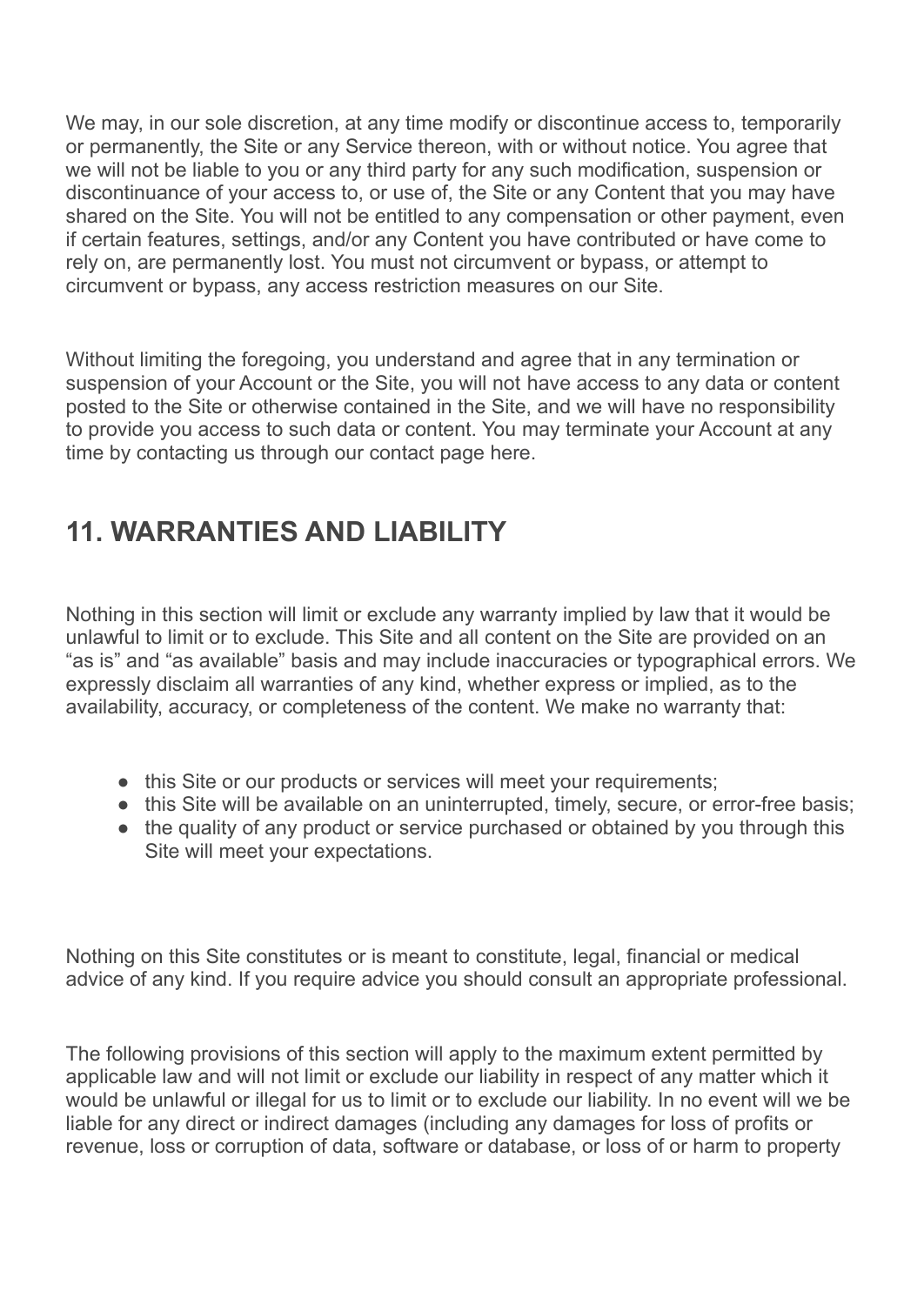or data) incurred by you or any third party, arising from your access to, or use of, our Site.

Except to the extent any additional contract expressly states otherwise, our maximum liability to you for all damages arising out of or related to the Site or any products and services marketed or sold through the Site, regardless of the form of legal action that imposes liability (whether in contract, equity, negligence, intended conduct, tort or otherwise) will be limited to USD\$1,000. Such limit will apply in the aggregate to all of your claims, actions and causes of action of every kind and nature.

NEW ZEALAND FAMILY HEALTHCARE MAKES NO, AND EXPRESSLY DISCLAIMS ANY AND ALL, REPRESENTATIONS, WARRANTIES, AND CONDITIONS, WHETHER IN WRITING, IMPLIED, OR STATUTORY, INCLUDING ANY WARRANTY OF MERCHANTABILITY OR FITNESS FOR ANY PARTICULAR PURPOSE, OR ANY WARRANTY ARISING FROM COURSE OF DEALING OR USAGE OF TRADE. PRODUCTS ARE PROVIDED BY NEW ZEALAND FAMILY HEALTHCARE "AS IS" AND WITHOUT WARRANTY OF ANY KIND.

### **12. PRIVACY**

To access our Site and/or services, you may be required to provide certain information about yourself as part of the registration process. You agree that any information you provide will always be accurate, correct, and up to date.

We take your personal data seriously and are committed to protecting your privacy. We will not use your email address for unsolicited mail. Any emails sent by us to you will only be in connection with the provision of agreed products or services.

We have developed a policy to address any privacy concerns you may have. For more information, please see our [Privacy](https://olivenaturalskincare.dev/legal/privacy-policy/) Policy and our [Cookie](https://olivenaturalskincare.dev/legal/cookie-policy-us/) Policy.

### **13. ACCESSIBILITY**

We are committed to making the content we provide accessible to individuals with disabilities. If you have a disability and are unable to access any portion of our Site due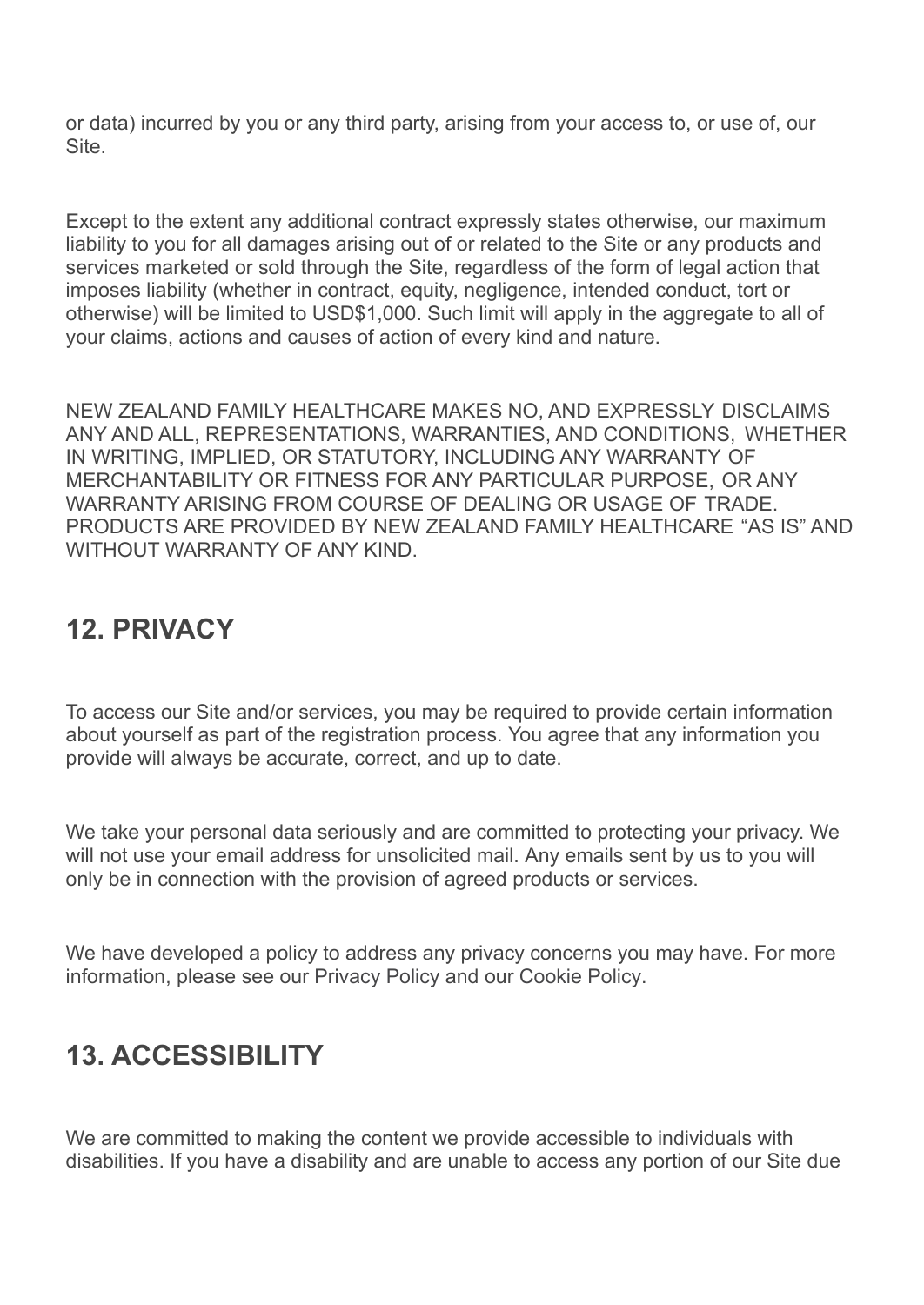to your disability, we ask you to give us a notice including a detailed description of the issue you encountered. If the issue is readily identifiable and resolvable in accordance with industry-standard information technology tools and techniques we will promptly resolve it.

### **14. EXPORT RESTRICTIONS / LEGAL COMPLIANCE**

Access to the Site from territories or countries where the content or purchase of the products or services sold on the Site is illegal is prohibited. You may not use this Site in violation of export laws and regulations of United States.

### **15. ASSIGNMENT**

You may not assign, transfer or subcontract any of your rights and/or obligations under these Terms , in whole or in part, to any third party without our prior written consent. Any purported assignment in violation of this section will be null and void.

### **16. BREACHES OF THESE TERMS**

Without prejudice to our other rights under these Terms , if you breach these Terms in any way, we may take such action as we deem appropriate to deal with the breach, including temporarily or permanently suspending your access to the Site, contacting your internet service provider to request that they block your access to the Site, and/or commence legal action against you.

### **17. FORCE MAJEURE**

New Zealand Family Healthcare will not be responsible for any delay or failure in any performance due, without limitation, to acts of God, war, warlike conditions, blockade, embargoes, riots, governmental restriction, labor disturbances, unavailability of anticipated usual means of supplies, transportation or loading facilities, wrecks, pandemics, epidemics, quarantine, fire, flood, earthquake, explosion, any unforeseen change in circumstances or any other causes beyond its reasonable control. New Zealand Family Healthcare shall have no obligation or liability whatsoever arising out of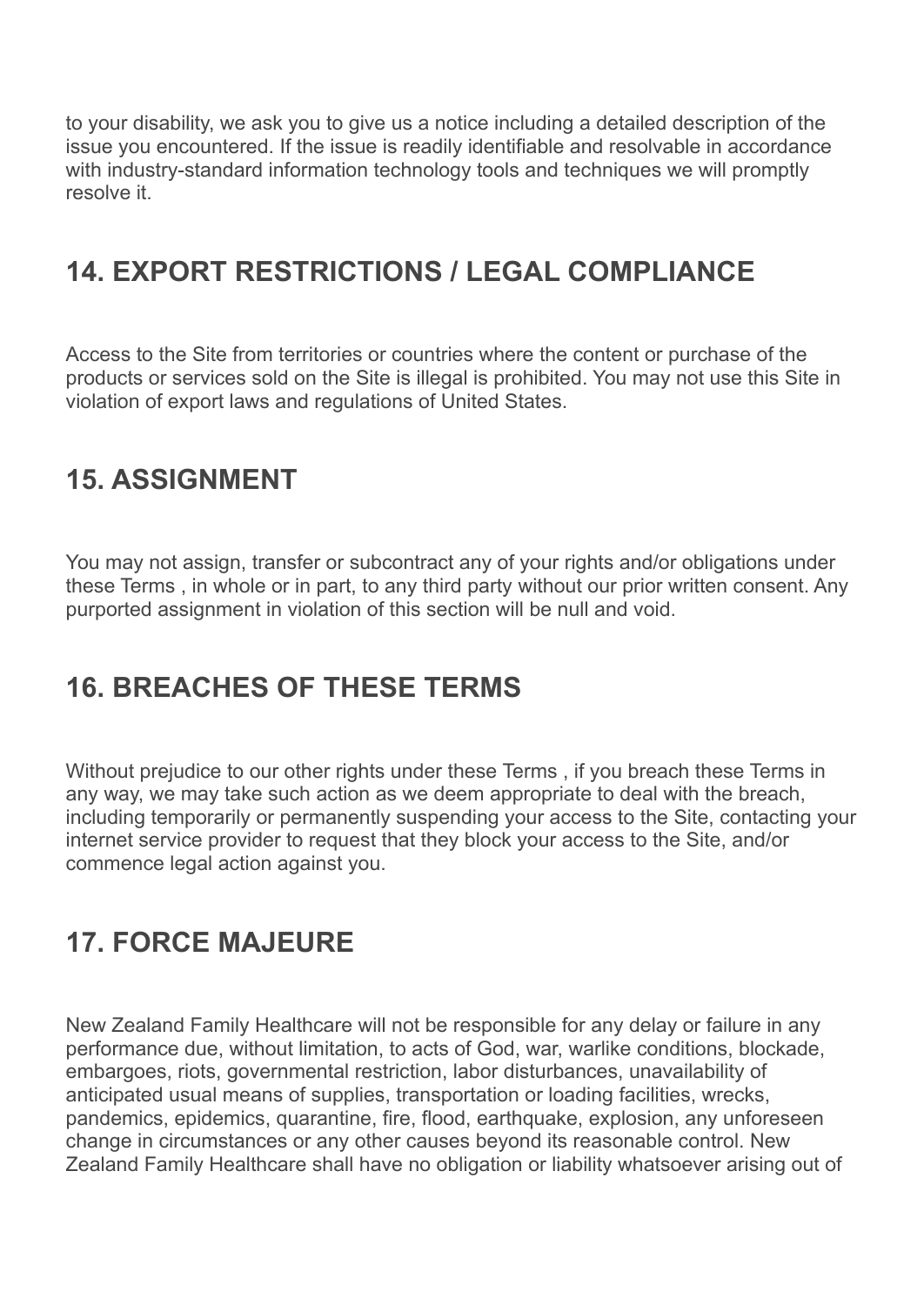or in connection with any such delay or failure and for as long as such delay or failure arises from any cause beyond its reasonable control.

# **18. INDEMNIFICATION**

You are responsible for your access to the Site. You agree to indemnify, defend and hold New Zealand Family Healthcare and its officers, directors, employees, consultants, affiliates, subsidiaries and agents harmless, from and against any and all claims, liabilities, damages, losses and expenses, including reasonable attorneys' fees and costs, relating to your (a) access to, use of, or alleged use of, the Site; (b) violation of these Terms or applicable laws; (c) violation of any third-party right, including confidentiality, intellectual property rights, or privacy rights; or (d) any dispute or issue between you and any third-party. We reserve the right, at our own expense, to assume the exclusive defense and control of any matter otherwise subject to indemnification by you (without limiting your indemnification obligations with respect to that matter), and in that case, you agree to cooperate with our defense of that claim.

NEW ZEALAND FAMILY HEALTHCARE WILL NOT BE LIABLE FOR LOST PROFITS, LOSS OF BUSINESS, OR OTHER CONSEQUENTIAL, SPECIAL, INCIDENTAL, INDIRECT OR PUNITIVE DAMAGES, EVEN IF ADVISED OF THE POSSIBILITY OF SUCH DAMAGES, OR FOR ANY CLAIM BY ANY THIRD PARTY, EXCEPT AS EXPRESSLY PROVIDED HEREIN. TO THE FULL EXTENT PERMITTED BY LAW, NEW ZEALAND FAMILY HEALTHCARE 'S LIABILITY SHALL BE LIMITED TO THE AMOUNT ACTUALLY PAID FOR THE PURCHASE OF PRODUCTS FROM THE SITE. SOME STATES DO NOT ALLOW THE EXCLUSION OR LIMITATION OF CERTAIN DAMAGES, SO THE ABOVE LIMITATION OR EXCLUSION MAY NOT APPLY TO YOU.

#### **19. WAIVER**

Failure to enforce any of the provisions set out in these Terms and any agreement, or failure to exercise any option to terminate, shall not be construed as waiver of such provisions and shall not affect the validity of these Terms or of any agreement or any part thereof, or the right thereafter to enforce each and every provision.

### **20. LANGUAGE**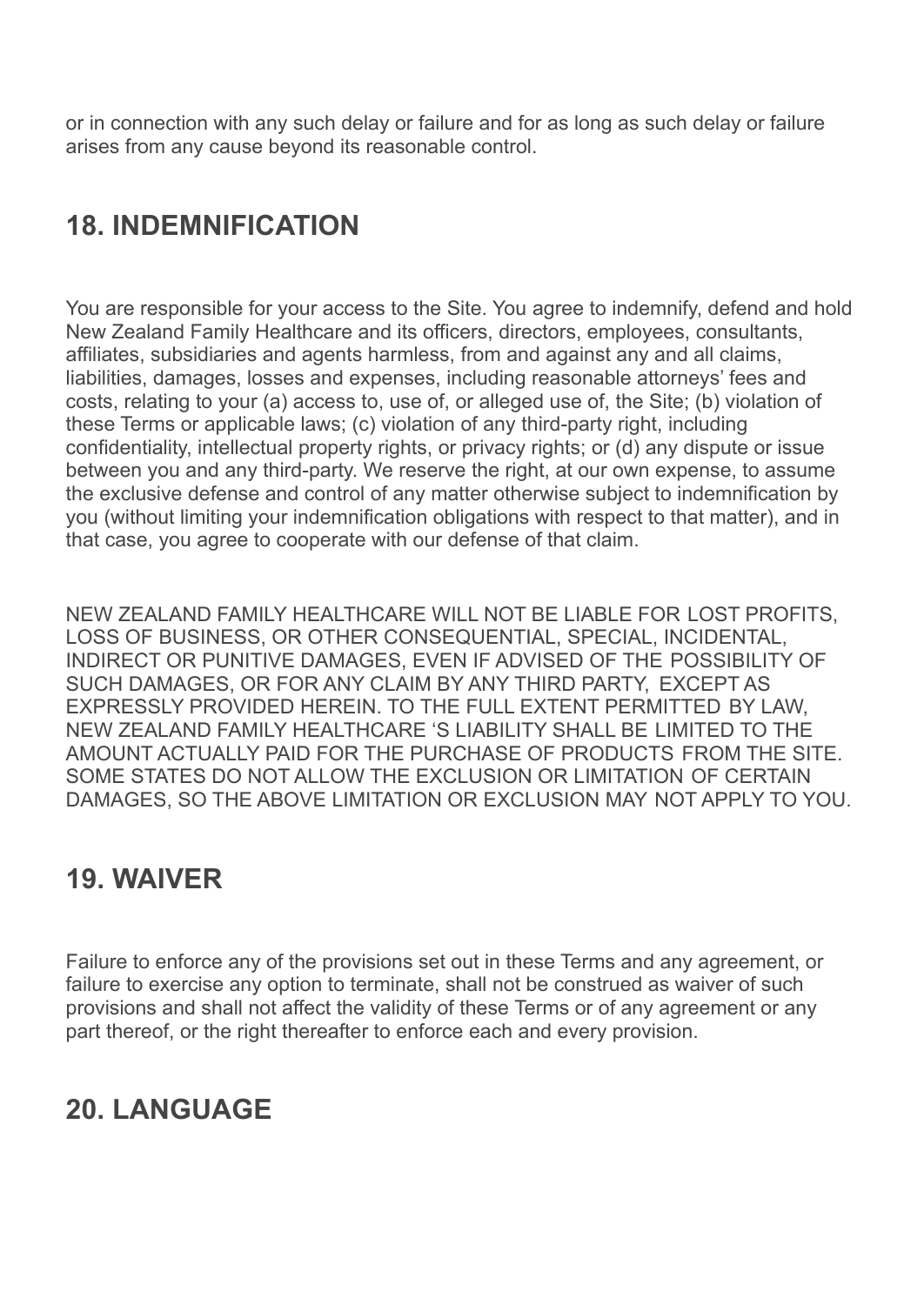These Terms will be interpreted and construed exclusively in English. All notices and correspondence will be written exclusively in that language.

## **21. ENTIRE AGREEMENT**

These Terms , together with our [Privacy](https://olivenaturalskincare.dev/legal/privacy-policy/) Policy and [Cookie](https://olivenaturalskincare.dev/legal/cookie-policy-us/) Policy, constitute the entire agreement between you and New Zealand Family Healthcare in relation to your use of this Site, including placing an order for our products through the Site, and supersede any contemporaneous or prior agreements, correspondence or information, oral or written. The failure of either party at any time to enforce any provision of these Terms shall not prevent either party from enforcing any other provision. In the event that any portion of these Terms shall be held to be unenforceable, the remaining portions of these Terms shall remain in full force and effect. Any obligations and duties which by their nature extend beyond the expiration or termination of this agreement shall survive any expiration or termination of these Terms. These Terms have been written in English (USA). In the event of divergence between a translated version and the English version, the latter shall prevail.

### **22. UPDATING OF THESE TERMS**

We may update these Terms from time to time at our sole discretion. It is your obligation to periodically check these Terms for changes or updates. The date provided at the beginning of these Terms is the latest revision date. Changes to these Terms will become effective upon such changes being posted to this Site. Your continued use of this Site following the posting of changes or updates will be considered notice of your acceptance to abide by and be bound by these Terms .

#### **23. CHOICE OF LAW AND JURISDICTION; BINDING**

#### **ARBITRATION**

These Terms shall be governed by the laws of United States. Any disputes relating to these Terms shall be subject to the jurisdiction of the courts of United States. If any part or provision of these Terms is found by a court or other authority to be invalid and/or unenforceable under applicable law, such part or provision will be modified, deleted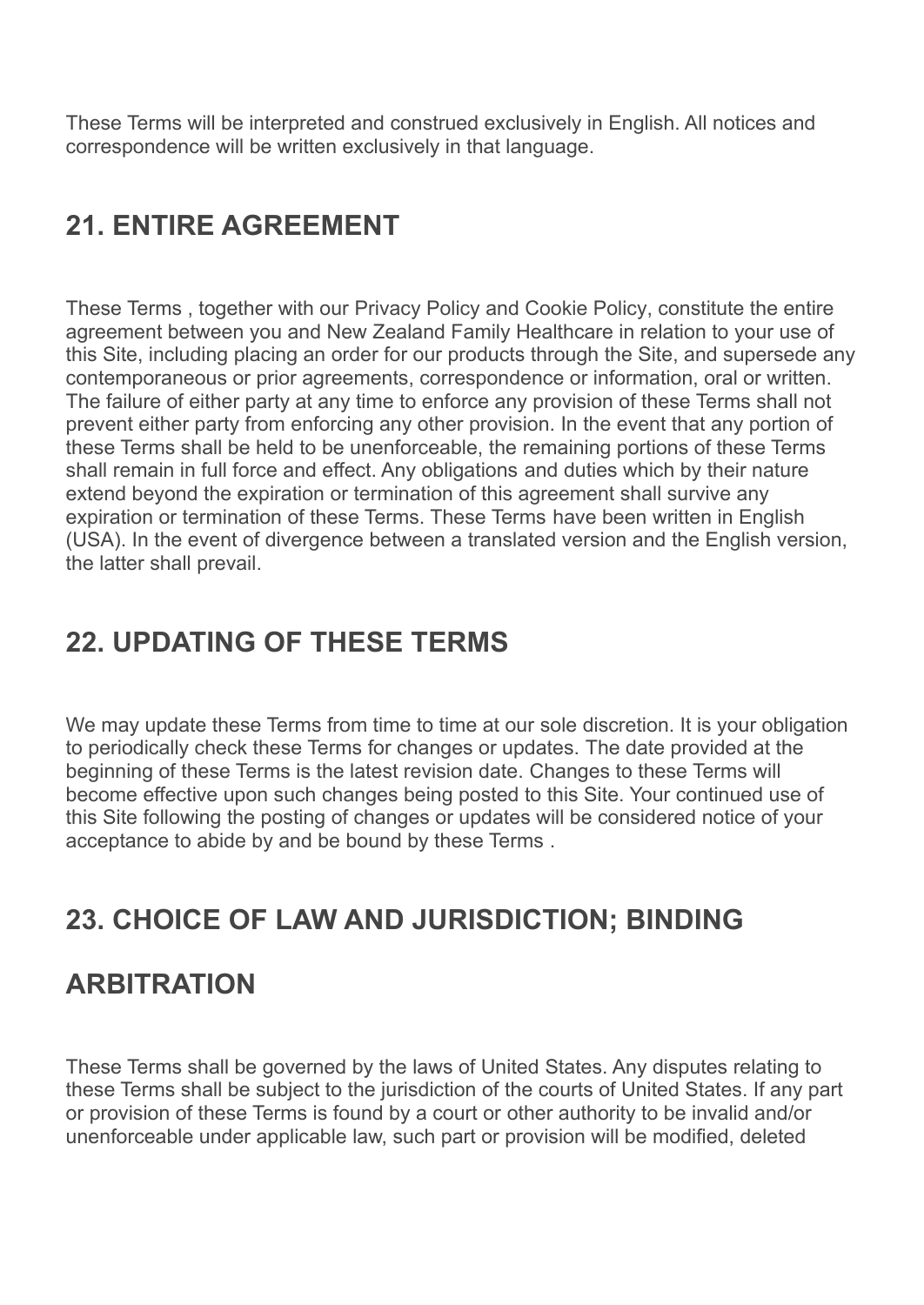and/or enforced to the maximum extent permissible so as to give effect to the intent of these Terms. The other provisions will not be affected.

In the interest of resolving disputes between you and New Zealand Family Healthcare in the most expedient and cost-effective manner, you and New Zealand Family Healthcare agree that every dispute arising in connection with these Terms will be resolved by binding arbitration. This agreement to arbitrate disputes includes all claims arising out of or relating to any aspect of these Terms, whether based in contract, tort, statute, fraud, misrepresentation, or any other legal theory, and regardless of whether a claim arises during or after the termination of these Terms. YOU UNDERSTAND AND AGREE THAT, BY ENTERING INTO THESE TERMS, YOU AND NEW ZEALAND FAMILY HEALTHCARE ARE EACH WAIVING THE RIGHT TO A TRIAL BY JURY OR TO PARTICIPATE IN A CLASS ACTION.

Despite the provisions of the above, nothing in these Terms will be deemed to waive, preclude, or otherwise limit the right of either party to: (a) bring an individual action in small claims court; (b) pursue an enforcement action through the applicable federal, state, or local agency if that action is available; (c) seek injunctive relief in a court of law; or (d) to file suit in a court of law to address an intellectual property infringement claim.

Any arbitration between you and New Zealand Family Healthcare will be settled under the Federal Arbitration Act, and governed by the Commercial Dispute Resolution Procedures and the Supplementary Procedures for Consumer Related Disputes (collectively, "AAA Rules") of the American Arbitration Association ("AAA"), as modified by these Terms, and will be administered by the AAA. The AAA Rules and filing forms are available online at www.adr.org, by calling the AAA at 1-800-778-7879, or by contacting us.

A party who intends to seek arbitration must first send a written notice of the dispute to the other party by certified U.S. Mail or by Federal Express (signature required) or, only if such other party has not provided a current physical address, then by electronic mail ("Notice"). Our address for Notice is: 9070 Irvine Center Dr Ste 135, Irvine, CA 92618-4690. The Notice must: (a) describe the nature and basis of the claim or dispute; and (b) set forth the specific relief sought ("Demand"). The parties will make good faith efforts to resolve the claim directly, but if the parties do not reach an agreement to do so within thirty (30) days after the Notice is received, you or New Zealand Family Healthcare may commence an arbitration proceeding. During the arbitration, the amount of any settlement offer made by you or New Zealand Family Healthcare must not be disclosed to the arbitrator until after the arbitrator makes a final decision and award, if any.